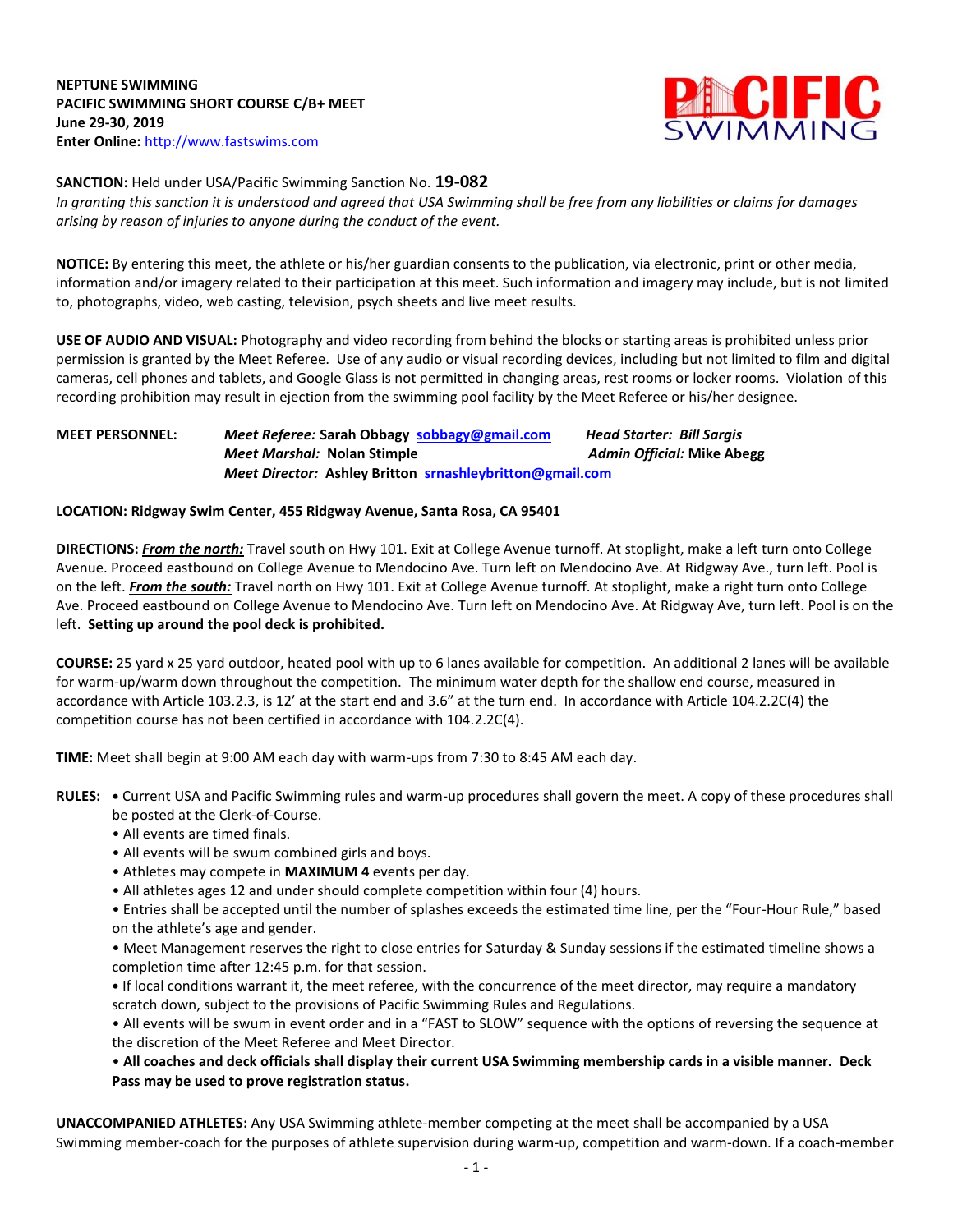of the athlete's USA Swimming Club does not attend the meet to serve in said supervisory capacity, it is the responsibility of the athlete or the athlete's legal guardian to arrange for supervision by a USA Swimming member-coach. The meet director or meet referee may assist the athlete in making arrangements for such supervision; however, it is recommended that such arrangements be made in advance of the meet by the athlete's USA Swimming Club Member-Coach.

**RACING STARTS:** Any athlete entered in the meet shall be certified by a USA Swimming member-coach as being proficient in performing a racing start, or shall start each race from within the water. When unaccompanied by a USA Swimming member coach, it is the responsibility of the athlete or the athlete's legal guardian to ensure compliance with this requirement.

**RESTRICTIONS:** • Smoking and the use of other tobacco products is prohibited on the pool deck, in the locker rooms, in spectator

- seating on standing areas and in all areas used by athletes, during the meet and during warm-up periods.
- Sale and use of alcoholic beverages is prohibited in all areas of the meet venue.
- No glass containers are allowed in the meet venue.
- No propane heater is permitted except for snack bar/meet operations.
- All shelters shall be properly secured.
- Deck Changes are prohibited.
- No pets allowed on deck, other than service assistance animals.

• Destructive devices, to include but not limited to, explosive devices and equipment, firearms (open or concealed), blades, knives, mace, stun guns and blunt objects are strictly prohibited in the swimming facility and its surrounding areas. If observed, the Meet Referee or his/her designee may ask that these devices be stored safely away from the public or removed from the facility. Noncompliance may result in the reporting to law enforcement authorities and ejection from the facility. Law enforcement officers (LEO) are exempt per applicable laws.

• Operation of a drone, or any other flying apparatus, is prohibited over the venue (pools, athlete/coach areas, spectator areas and open ceiling locker rooms) any time athletes, coaches, officials and/or spectators are present.

**ELIGIBILITY:** • Athletes shall be current members of USA Swimming and enter their name and registration number on the meet entry card exactly as they are shown on their Registration Card. If this is not done, it may be difficult to match the athlete with the registration database. The meet host shall check all athlete registrations against the SWIMS database and if not found to be registered, the Meet Director shall accept the registration at the meet (a \$10 surcharge shall be added to the regular registration fee). Duplicate registrations shall be refunded by mail.

• **Athletes in the "B+" Division shall have met at least USA Swimming Motivational "B+" minimum time standard for their age group and gender. All entry times slower than the listed "B+" time standard shall be in the "C" Division**

• Entries with **"NO TIME" shall be ACCEPTED.**

• Entry times submitted for this meet may be checked against a computer database and may be changed in accordance with Pacific Swimming Entry Time Verification Procedures.

• Disabled athletes are welcome to attend this meet and should contact the Meet Director or Meet Referee regarding any special accommodations on entry times and seeding per Pacific Swimming policy.

• Athletes 19 years of age and over may compete in the meet for time only, no awards. Such athlete shall meet standards for the 17-18 age group.

• Age on the first day of the meet shall determine the athlete's age for the entire meet.

**ENTRY FEES:** \$4.00 per event plus an \$8.00 participation fee per athlete. Entries shall be rejected if payment is not sent at time of request. No refunds shall be made except mandatory scratch downs.

**ONLINE ENTRIES:** You may enter this meet online or by U.S. mail. To enter on-line go to [http://www.fastswims.com](http://www.fastswims.com/) to receive an immediate entry confirmation. This method requires payment by credit card. FastSwims charges a processing fee for this service, 6.5% of the total Entry Fees plus \$0.75 per transaction, regardless of number of athletes. Please note that the processing fee is a separate fee from the Entry Fees. If you do not wish to pay the processing fee, enter the meet using a mail entry. **Entering online is a convenience, is completely voluntary, and is in no way required or expected of an athlete by Pacific Swimming.** Online entries shall be accepted through **Wednesday, June 19, 2019. LATE ENTRIES WILL NOT BE ACCEPTED. NO REFUNDS except for mandatory scratch downs.**

**MAILED OR HAND DELIVERED ENTRIES**: Entries shall be on the attached consolidated entry form. Forms shall be filled out completely and printed clearly with athlete's best time. Entries shall be postmarked by midnight **Monday, June 17, 2019** or hand delivered by 6:30 p.m, **Wednesday, June 19, 2019**. No late entries shall be accepted. Requests for confirmation of receipt of entries should include a self-addressed envelope.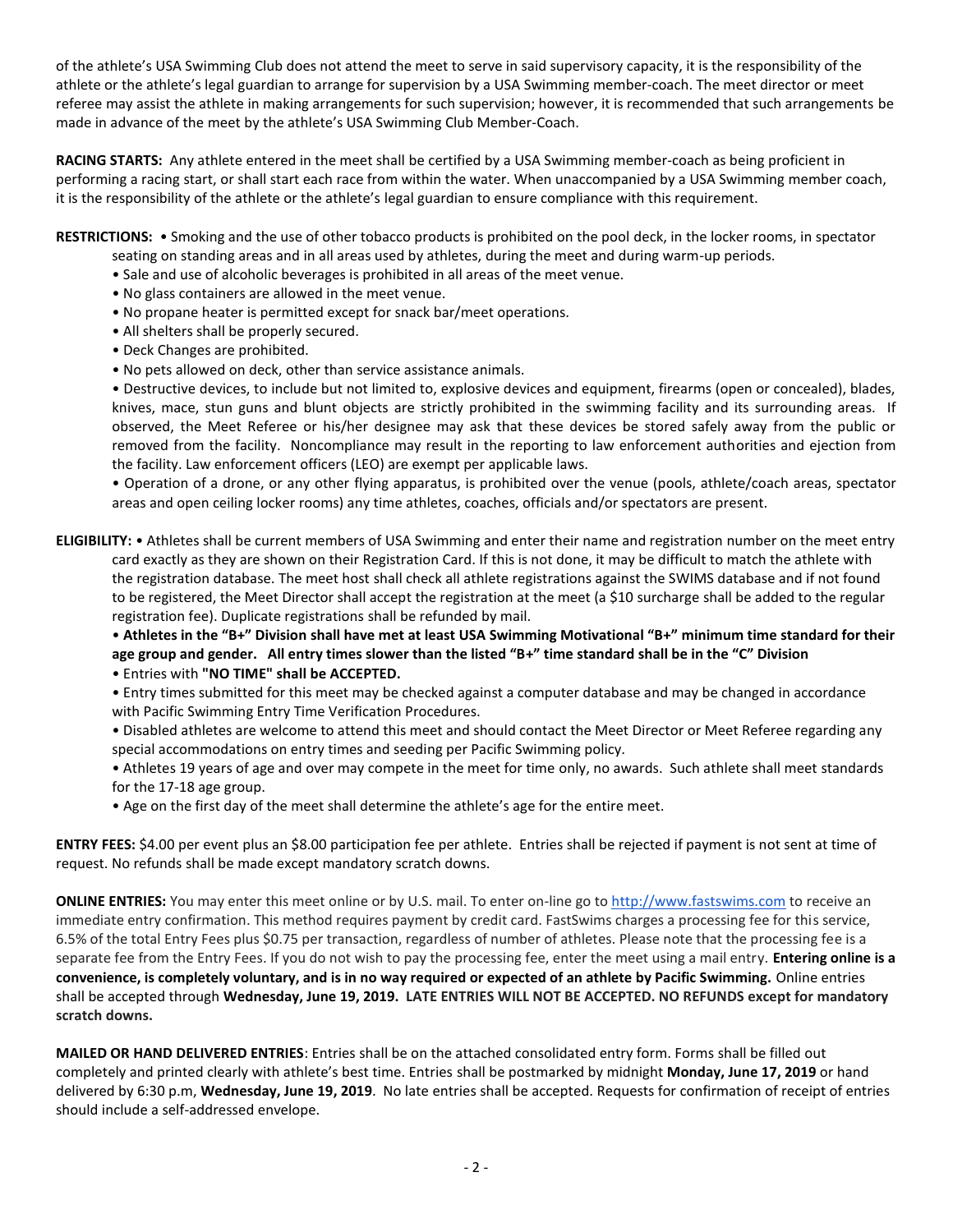# **PO Box 317 455 Ridgway Ave Santa Rosa, CA 95402 Santa Rosa, CA 95401**

**CHECK-IN:** The meet shall be deck seeded. Athletes shall check-in at the Clerk-of-Course. No event shall be closed more than 30 minutes before the scheduled start of the session. Close of check-in for all individual events shall be no more than 60 minutes before the estimated time of the start of the first heat of the event. Athletes who do not check in shall not be seeded and shall not be allowed to compete in that event.

**SCRATCHES:** Any athletes not reporting for or competing in an individual timed final event that they have checked in for shall not be penalized. Athletes who must withdraw from an event after it is seeded are requested to inform the Admin Official or Meet Referee immediately.

**AWARDS:** The first 8 places will be awarded for 8 under, 9-10, 11-12 & 13 and over age groups in each division. Awards will be separated by gender. All athletes achieving an A time for the first time will be awarded a standard A medal, regardless of place achieved in the event. No awards will be given for athletes 19 years of age and older. Note: individual awards must be picked up at the meet. **We will not mail or distribute awards after the meet.**

**ADMISSION:** Free. Programs will be posted on the Neptune Swimming Website.

**SNACK BAR & HOSPITALITY:** A snack bar will be available throughout the competition. Coaches and working deck officials will be provided lunch. Hospitality will serve refreshments to timers and volunteers.

**MISCELLANEOUS:** No overnight parking is allowed. Facilities will not be provided after meet hours.

**MINIMUM OFFICIALS**: At least seven days prior to the start of the meet, meet management (Meet Director and/or Meet Referee) shall contact a representative from each club participating in the meet, and provide a preliminary inventory of the officials that club is required to provide for each session. Each club shall, by the start of the meet, provide to the Meet Director or designee a list of Officials who have agreed to represent that club during each session of the meet.

At the meet, meet management shall conduct an inventory of officials, and shall compare the number of athletes entered in each session by each club with the number of officials present representing each club. If meet management certifies that a club has not provided sufficient officials for any session of the meet in accordance with the table below, excluding finals in a prelims and finals meet, the club shall be fined \$100 per missing official per session of the meet.

| Club athletes entered in session | <b>Trained and carded officials required</b> |
|----------------------------------|----------------------------------------------|
| $1 - 10$                         |                                              |
| 11-25                            |                                              |
| 26-50                            |                                              |
| $51 - 75$                        |                                              |
| 76-100                           |                                              |
| 100 or more                      |                                              |

\*Zone 3 shall include assigned and working Colorado, Intermediary/ Chief Timing Judge, and Computer operator in the count of officials for a session although these positions are not carded. Zone 3 shall accept uncarded Trainees in the count of officials for up to two sessions. Clubs may use officials "borrowed" from other clubs, or unattached officials at the meet who agree, to fulfill their obligation under the rule.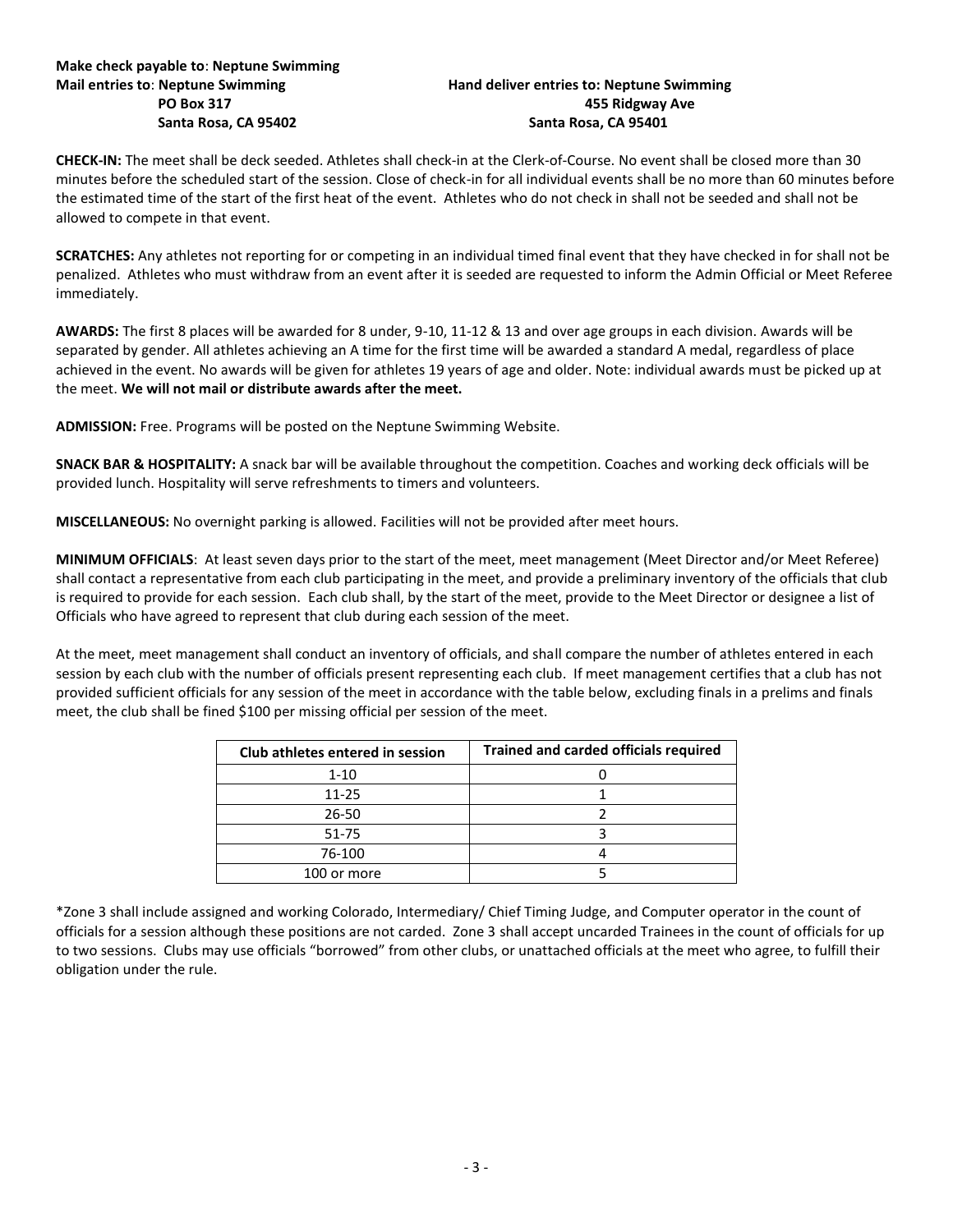### **EVENT SUMMARY**

|               | <b>Saturday Events</b> |             | <b>Sunday Events</b> |               |                |  |  |
|---------------|------------------------|-------------|----------------------|---------------|----------------|--|--|
| 8 and Under   | 10 and Under           | 11 and Over | 8 and Under          | 10 and Under  | 11 and Over    |  |  |
| <b>25 Flv</b> | 100 Free               | 200 Free    | 25 Breast            | 100 IM        | 200 IM         |  |  |
| 25 Free       | 50 Breast              | 100 Breast  | 25 Back              | <b>50 Fly</b> | <b>100 Fly</b> |  |  |
|               | 50 Back                | 100 Back    |                      | 50 Free       | 100 Free       |  |  |

## **EVENTS**

| Saturday, June 29 <sup>th</sup> Events |           |            |  |  |  |  |  |  |
|----------------------------------------|-----------|------------|--|--|--|--|--|--|
| Meet Starts at 9:00 AM                 |           |            |  |  |  |  |  |  |
| Girls & Boys Combined                  | Age Group | Event      |  |  |  |  |  |  |
| 1                                      | 10 under  | 100 Free   |  |  |  |  |  |  |
| $\mathfrak{p}$                         | 11 over   | 200 Free   |  |  |  |  |  |  |
| 3                                      | 8 Under   | 25 Fly     |  |  |  |  |  |  |
| 4                                      | 10 Under  | 50 Breast  |  |  |  |  |  |  |
| 5                                      | 11 Over   | 100 Breast |  |  |  |  |  |  |
| 6                                      | 8 Under   | 25 Free    |  |  |  |  |  |  |
| 7                                      | 10 Under  | 50 Back    |  |  |  |  |  |  |
| 8                                      | 11 over   | 100 Back   |  |  |  |  |  |  |

| Sunday, June 30 <sup>th</sup> Events |           |                 |  |  |  |  |  |  |
|--------------------------------------|-----------|-----------------|--|--|--|--|--|--|
| Meet Starts at 9:00 AM               |           |                 |  |  |  |  |  |  |
| Girls & Boys Combined                | Age Group | Event           |  |  |  |  |  |  |
| 9                                    | 10 under  | 100 IM          |  |  |  |  |  |  |
| 10                                   | 11 Over   | 200 IM          |  |  |  |  |  |  |
| 11                                   | 8 Under   | 25 Breast       |  |  |  |  |  |  |
| 12                                   | 10 Under  | 50 Fly          |  |  |  |  |  |  |
| 13                                   | 11 Over   | <b>100 Flv</b>  |  |  |  |  |  |  |
| 14                                   | 8 Under   | 25 Back         |  |  |  |  |  |  |
| 15                                   | 10 Under  | 50 Free         |  |  |  |  |  |  |
| 16                                   | 11 over   | <b>100 Free</b> |  |  |  |  |  |  |

Use the following URL to find the time standards:<http://www.pacswim.org/swim-meet-times/standards>